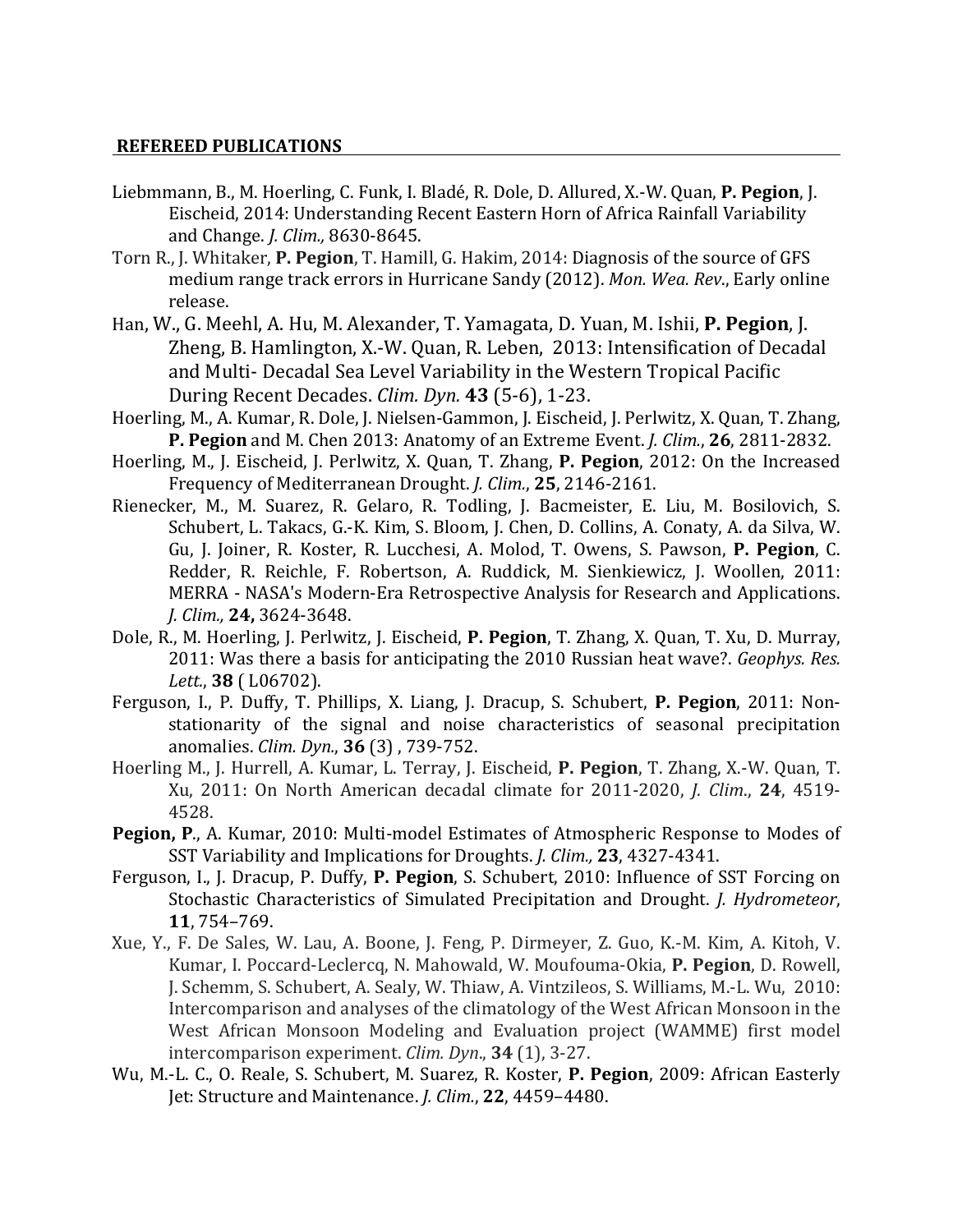- Findell, K., A. Pitman, M. England, P. Pegion, 2009: Regional and Global Impacts of Land Cover Change and Sea Surface Temperature Anomalies. *J. Clim.*,, **22**, 3248–3269.
- Wang, H., S. Schubert, M. Suarez, J. Chen, M. Hoerling, A. Kumar, P. Pegion, 2009: Attribution of the Seasonality and Regionality in Climate Trends over the United States during 1950–2000. *J. Clim.*, **22**, 2571–2590.
- Schubert, S., and Coauthors, 2009: A U.S. CLIVAR Project to Assess and Compare the Responses of Global Climate Models to Drought-Related SST Forcing Patterns: Overview and Results. *J. Clim.*, **22**, 5251–5272.
- Schubert, S., M. Suarez, P. Pegion, R. Koster, and J. Bacmeister, 2008: Potential Predictability of Long-Term Drought and Pluvial Conditions in the U.S. Great Plains. *J. Clim*., **21**, 802–816.
- Scaife, A., F. Kucharski, C.. Folland, J. Kinter, S. Brönnimann, D. Fereday, A.. Fischer, S. Grainger, K. Jin, I.-S. Kang, J. Knight, S. Kusunoki, N. Lau, M. Nath, T. Nakaegawa, P. **Pegion**, S. Schubert, P. Sporyshev, J. Syktus, J. H. Yoon, N. Zeng and T. Zhou, 2008: The CLIVAR C20C project: selected twentieth century climate events. *Clim. Dyn.*, 33  $(5)$ , 603-614.
- Zhou T., B. Wu, A. Scaife, S. Brönnimann, A. Cherchi, D. Fereday, A. Fischer, C. Folland, K. Jin, J. Kinter, J. Knight, F. Kucharski, S. Kusunoki, N. Lau, L. Li, M. Nath, T. Nakaegawa, A. Navarra, P. Pegion, E. Rozanov, S. Schubert, P. Sporyshev, A. Voldoire, Xinyu Wen, J.-H. Yoon and N. Zeng, 2008: The CLIVAR C20C project: which components of the Asian-Australian monsoon circulation variations are forced and reproducible? *Clim*, *Dyn.,* **33**,5,615-627.
- Kucharski, F., A. Scaife, J. Yoo, C. Folland, J. Kinter, J. Knight, D. Fereday, A. Fischer, K. Jin, J. Kröger, N. Lau, T. Nakaegawa, M. Nath, P. Pegion, E. Rozanov, S. Schubert, P. Sporyshev, J. Syktus, A. Voldoire, J.-H. Yoon, N. Zeng and T. Zhou, 2008: The CLIVAR C20C project: skill of simulating Indian monsoon rainfall on interannual to decadal timescales. Does GHG forcing play a role? *Clim. Dyn.*, 33 (5), 615-627.
- Wang B., J.-Y. Lee, I.-S. Kang, J. Shukla, C.-K. Park, A. Kumar, J. Schemm, S. Cocke, J.-S. Kug, J.-J. Luo, T. Zhou, B. Wang, X. Fu1, W.-T. Yun, O. Alves, K. Jin, J. Kinter, B. Kirtman, T. Krishnamurti, N. Lau, W. Lau1, P. Liu, P. Pegion, T. Rosati, S. Schubert, W. Stern, M. Suarez and T. Yamagata, 2008:Advance and prospectus of seasonal prediction: assessment of the APCC/CliPAS 14-model ensemble retrospective seasonal prediction (1980–2004). *Clim. Dyn.*,. **33** (1),93-117.
- Schubert, S., Y. Chang, M. Suarez, and P. Pegion, 2008: ENSO and Wintertime Extreme Precipitation Events over the Contiguous United States. J. Clim., 21, 22–39.
- Castro, C., R. Pielke, J. Adegoke, S. Schubert, and P. Pegion, 2007: Investigation of the Summer Climate of the Contiguous United States and Mexico Using the Regional Atmospheric Modeling System (RAMS). Part II: Model Climate Variability. *J. Clim.*, **20**, 3866–3887.
- Wu, M.-L., S. Schubert, M. Suarez, P. Pegion, and D. Waliser, 2006: Seasonality and Meridional Propagation of the MJO. *J. Clim.*, **19**, 1901–1921.
- Gutzler, D., H. Kim, R. Higgins, H. Juang, M. Kanamitsu, K. Mitchell, K. Mo, P. Pegion, E. Ritchie, J. Schemm, S. Schubert, Y. Song, and R. Yang, 2005: The North American Monsoon Model Assessment Project: Integrating Numerical Modeling into a Fieldbased Process Study. *Bull. Amer. Meteor. Soc.*, **86**, 1423-1429.
- Schubert, S, M Suarez, P Pegion, R Koster, J Bacmeister, 2004: On the Cause of the 1930s